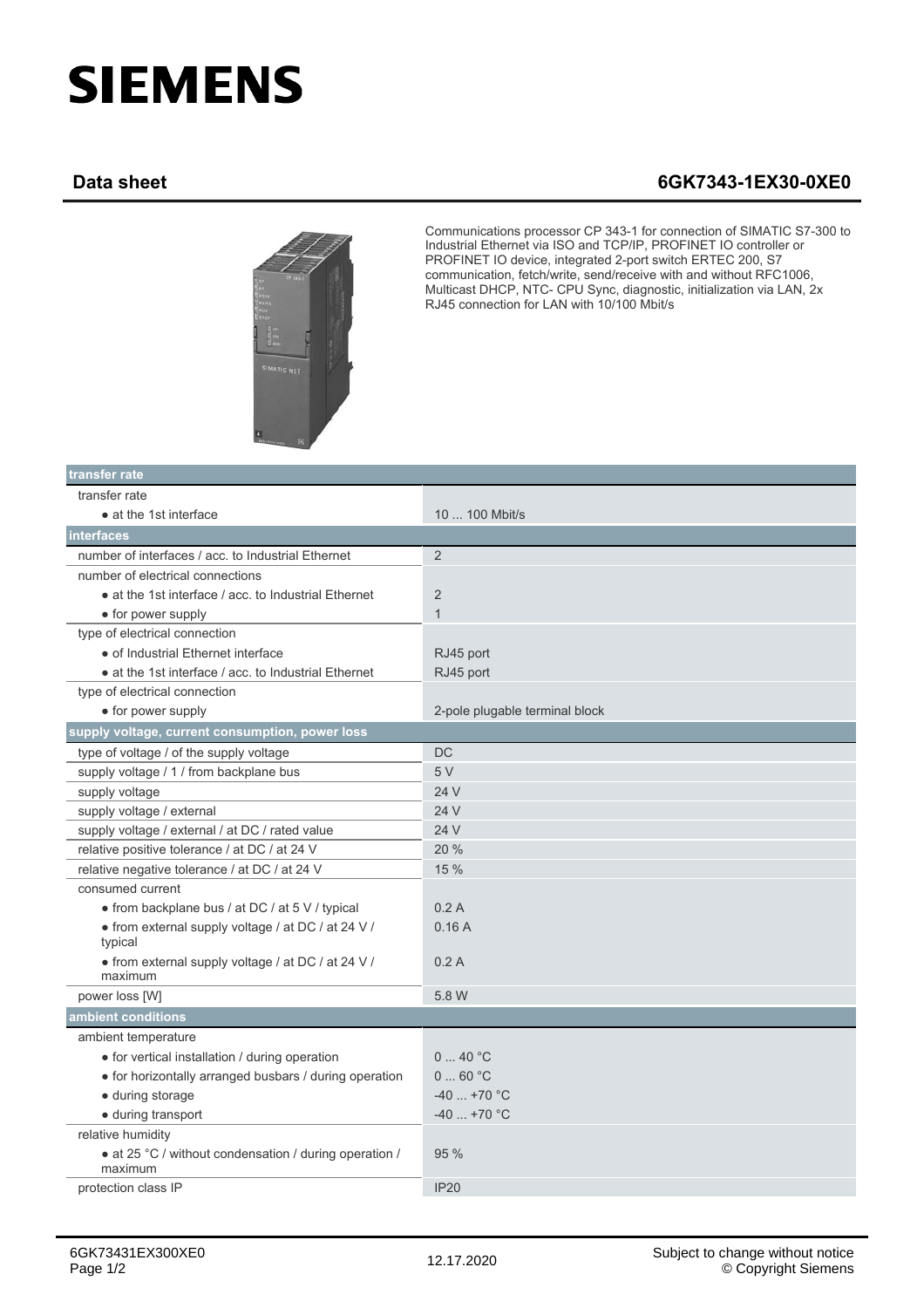| design, dimensions and weights                                                                                       |                                    |
|----------------------------------------------------------------------------------------------------------------------|------------------------------------|
| module format                                                                                                        | Compact module S7-300 single width |
| width                                                                                                                | 40 mm                              |
| height                                                                                                               | 125 mm                             |
| depth                                                                                                                | 120 mm                             |
| net weight                                                                                                           | $0.22$ kg                          |
| fastening method                                                                                                     |                                    |
| • S7-300 rail mounting                                                                                               | Yes                                |
| performance data / open communication                                                                                |                                    |
| number of possible connections / for open communication<br>/ by means of SEND/RECEIVE blocks / maximum               | 16                                 |
| data volume                                                                                                          |                                    |
| • as user data per ISO connection / for open<br>communication / by means of SEND/RECEIVE blocks<br>/ maximum         | 8 Kibyte                           |
| • as user data per ISO on TCP connection / for open<br>communication / by means of SEND/RECEIVE blocks<br>/ maximum  | 8 Kibyte                           |
| • as user data per TCP connection / for open<br>communication / by means of SEND/RECEIVE blocks<br>/ maximum         | 8 Kibyte                           |
| • as user data per UDP connection / for open IE<br>communication / by means of SEND/RECEIVE blocks<br>/ maximum      | 2 Kibyte                           |
| number of Multicast stations                                                                                         | 16                                 |
| performance data / S7 communication                                                                                  |                                    |
| number of possible connections / for S7 communication                                                                |                                    |
| $\bullet$ maximum                                                                                                    | 16                                 |
| performance data / multi-protocol mode                                                                               |                                    |
| number of active connections / with multi-protocol mode                                                              | 32                                 |
| performance data / PROFINET communication / as PN IO controller                                                      |                                    |
| number of PN IO devices / on PROFINET IO controller /<br>operable / total                                            | 32                                 |
| number of external PN IO lines / with PROFINET / per<br>rack                                                         | $\mathbf{1}$                       |
| data volume                                                                                                          |                                    |
| • as user data for input variables / as PROFINET IO<br>controller / maximum                                          | 1 Kibyte                           |
| · as user data for output variables / as PROFINET IO<br>controller / maximum                                         | 1 Kibyte                           |
| • as user data for input variables per PN IO device /<br>as PROFINET IO controller / maximum                         | 1433 byte                          |
| • as user data for output variables per PN IO device /<br>as PROFINET IO controller / maximum                        | 1433 byte                          |
| • as user data for input variables per PN IO device /<br>for each sub-module as PROFINET IO controller /<br>maximum  | 240 byte                           |
| • as user data for output variables per PN IO device /<br>for each sub-module as PROFINET IO controller /<br>maximum | 240 byte                           |
| performance data / PROFINET communication / as PN IO device                                                          |                                    |
| product function / PROFINET IO device                                                                                | Yes                                |
| data volume                                                                                                          |                                    |
| • as user data for input variables / as PROFINET IO<br>device / maximum                                              | 512 byte                           |
| • as user data for output variables / as PROFINET IO<br>device / maximum                                             | 512 byte                           |
| • as user data for input variables / for each sub-<br>module as PROFINET IO device                                   | 240 byte                           |
| · as user data for output variables / for each sub-<br>module as PROFINET IO device                                  | 240 byte                           |
| • as user data for the consistency area for each sub-<br>module                                                      | 240 byte                           |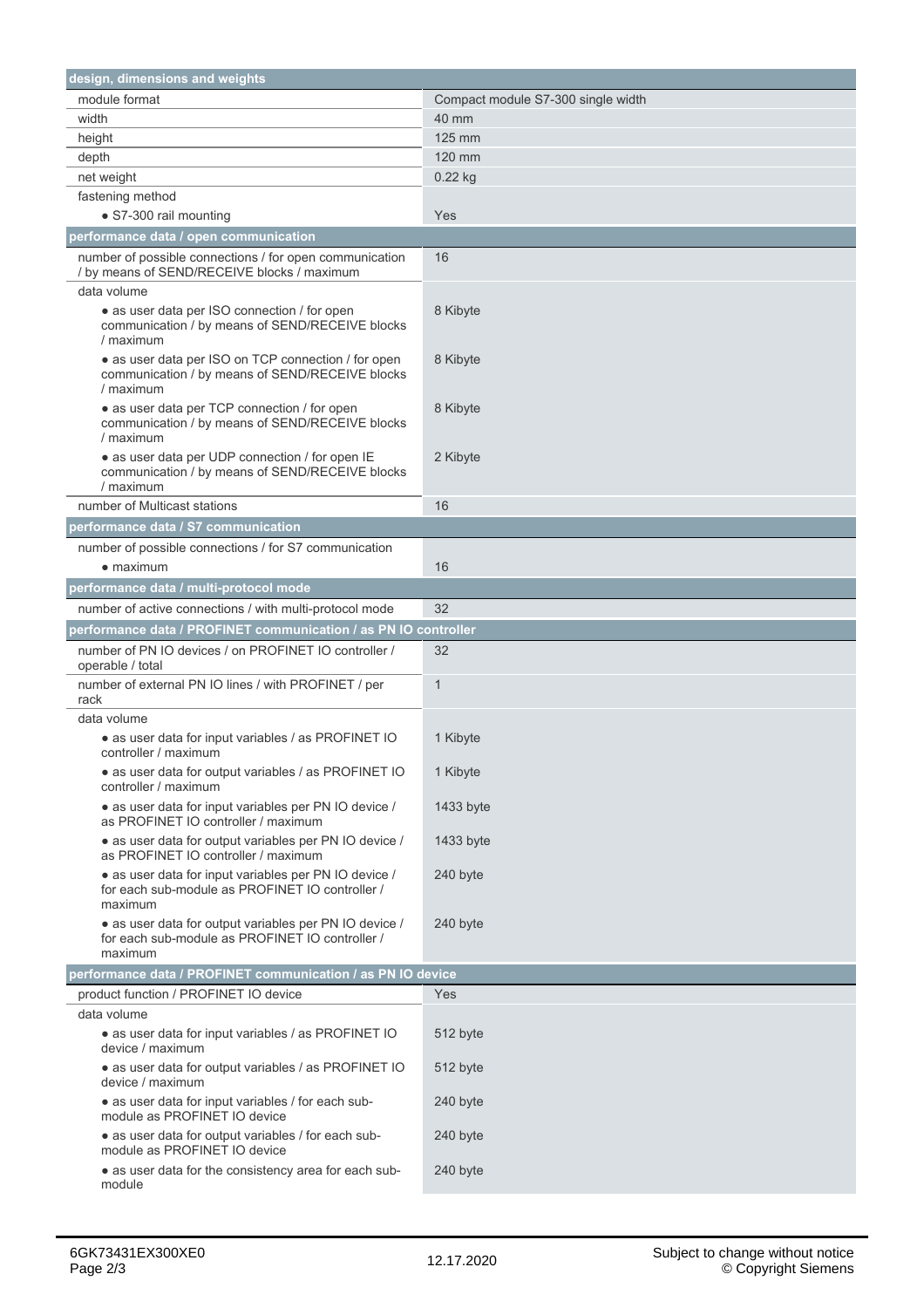| number of submodules / per PROFINET IO-Device                | 32                                                                                                                                                                                                                                                                                                                                                                                                                                                                                                          |
|--------------------------------------------------------------|-------------------------------------------------------------------------------------------------------------------------------------------------------------------------------------------------------------------------------------------------------------------------------------------------------------------------------------------------------------------------------------------------------------------------------------------------------------------------------------------------------------|
| performance data / telecontrol                               |                                                                                                                                                                                                                                                                                                                                                                                                                                                                                                             |
| protocol / is supported                                      |                                                                                                                                                                                                                                                                                                                                                                                                                                                                                                             |
| $\bullet$ TCP/IP                                             | Yes                                                                                                                                                                                                                                                                                                                                                                                                                                                                                                         |
| product functions / management, configuration, engineering   |                                                                                                                                                                                                                                                                                                                                                                                                                                                                                                             |
| product function / MIB support                               | Yes                                                                                                                                                                                                                                                                                                                                                                                                                                                                                                         |
| protocol / is supported                                      |                                                                                                                                                                                                                                                                                                                                                                                                                                                                                                             |
| • SNMP v1                                                    | Yes                                                                                                                                                                                                                                                                                                                                                                                                                                                                                                         |
| $\bullet$ DCP                                                | Yes                                                                                                                                                                                                                                                                                                                                                                                                                                                                                                         |
| $\bullet$ LLDP                                               | Yes                                                                                                                                                                                                                                                                                                                                                                                                                                                                                                         |
| configuration software                                       |                                                                                                                                                                                                                                                                                                                                                                                                                                                                                                             |
| $\bullet$ required                                           | STEP 7 V5.4 SP2 or higher / STEP 7 Professional V11 (TIA Portal) or<br>higher                                                                                                                                                                                                                                                                                                                                                                                                                               |
| identification & maintenance function                        |                                                                                                                                                                                                                                                                                                                                                                                                                                                                                                             |
| • I&M0 - device-specific information                         | Yes                                                                                                                                                                                                                                                                                                                                                                                                                                                                                                         |
| • I&M1 - higher level designation/location designation       | Yes                                                                                                                                                                                                                                                                                                                                                                                                                                                                                                         |
| product functions / diagnostics                              |                                                                                                                                                                                                                                                                                                                                                                                                                                                                                                             |
| product function / web-based diagnostics                     | Yes                                                                                                                                                                                                                                                                                                                                                                                                                                                                                                         |
| product functions / switch                                   |                                                                                                                                                                                                                                                                                                                                                                                                                                                                                                             |
| product feature / switch                                     | Yes                                                                                                                                                                                                                                                                                                                                                                                                                                                                                                         |
| product function                                             |                                                                                                                                                                                                                                                                                                                                                                                                                                                                                                             |
| • switch-managed                                             | N <sub>o</sub>                                                                                                                                                                                                                                                                                                                                                                                                                                                                                              |
| • with IRT / PROFINET IO switch                              | Yes                                                                                                                                                                                                                                                                                                                                                                                                                                                                                                         |
| • configuration with STEP 7                                  | Yes                                                                                                                                                                                                                                                                                                                                                                                                                                                                                                         |
| product functions / redundancy                               |                                                                                                                                                                                                                                                                                                                                                                                                                                                                                                             |
| product function                                             |                                                                                                                                                                                                                                                                                                                                                                                                                                                                                                             |
| • ring redundancy                                            | Yes                                                                                                                                                                                                                                                                                                                                                                                                                                                                                                         |
| • redundancy manager                                         | <b>No</b>                                                                                                                                                                                                                                                                                                                                                                                                                                                                                                   |
| protocol / is supported / Media Redundancy Protocol<br>(MRP) | Yes                                                                                                                                                                                                                                                                                                                                                                                                                                                                                                         |
| product functions / security                                 |                                                                                                                                                                                                                                                                                                                                                                                                                                                                                                             |
| product function                                             |                                                                                                                                                                                                                                                                                                                                                                                                                                                                                                             |
| • password protection for Web applications                   | N <sub>o</sub>                                                                                                                                                                                                                                                                                                                                                                                                                                                                                              |
| • ACL - IP-based                                             | Yes                                                                                                                                                                                                                                                                                                                                                                                                                                                                                                         |
| • ACL - IP-based for PLC/routing                             | <b>No</b>                                                                                                                                                                                                                                                                                                                                                                                                                                                                                                   |
| · switch-off of non-required services                        | Yes                                                                                                                                                                                                                                                                                                                                                                                                                                                                                                         |
| · blocking of communication via physical ports               | Yes                                                                                                                                                                                                                                                                                                                                                                                                                                                                                                         |
| • log file for unauthorized access                           | <b>No</b>                                                                                                                                                                                                                                                                                                                                                                                                                                                                                                   |
| product functions / time                                     |                                                                                                                                                                                                                                                                                                                                                                                                                                                                                                             |
| product function / SICLOCK support                           | Yes                                                                                                                                                                                                                                                                                                                                                                                                                                                                                                         |
| product function / pass on time synchronization              | Yes                                                                                                                                                                                                                                                                                                                                                                                                                                                                                                         |
| protocol / is supported                                      |                                                                                                                                                                                                                                                                                                                                                                                                                                                                                                             |
| $\bullet$ NTP                                                | Yes                                                                                                                                                                                                                                                                                                                                                                                                                                                                                                         |
| further information / internet-Links                         |                                                                                                                                                                                                                                                                                                                                                                                                                                                                                                             |
| Internet-Link                                                |                                                                                                                                                                                                                                                                                                                                                                                                                                                                                                             |
| • to website: Industrial communication                       | http://www.siemens.com/simatic-net                                                                                                                                                                                                                                                                                                                                                                                                                                                                          |
| • to website: Industry Mall                                  | https://mall.industry.siemens.com                                                                                                                                                                                                                                                                                                                                                                                                                                                                           |
| · to website: Information and Download Center                | http://www.siemens.com/industry/infocenter                                                                                                                                                                                                                                                                                                                                                                                                                                                                  |
| • to website: Image database                                 | http://automation.siemens.com/bilddb                                                                                                                                                                                                                                                                                                                                                                                                                                                                        |
| • to website: CAx-Download-Manager                           | http://www.siemens.com/cax                                                                                                                                                                                                                                                                                                                                                                                                                                                                                  |
| • to website: Industry Online Support                        | https://support.industry.siemens.com                                                                                                                                                                                                                                                                                                                                                                                                                                                                        |
| security information                                         |                                                                                                                                                                                                                                                                                                                                                                                                                                                                                                             |
| security information                                         | Siemens provides products and solutions with industrial security<br>functions that support the secure operation of plants, solutions,<br>machines, equipment and/or networks. They are important components<br>in a holistic industrial security concept. With this in mind, Siemens'<br>products and solutions undergo continuous development. Siemens<br>recommends strongly that you regularly check for product updates. For<br>the secure operation of Siemens products and solutions, it is necessary |